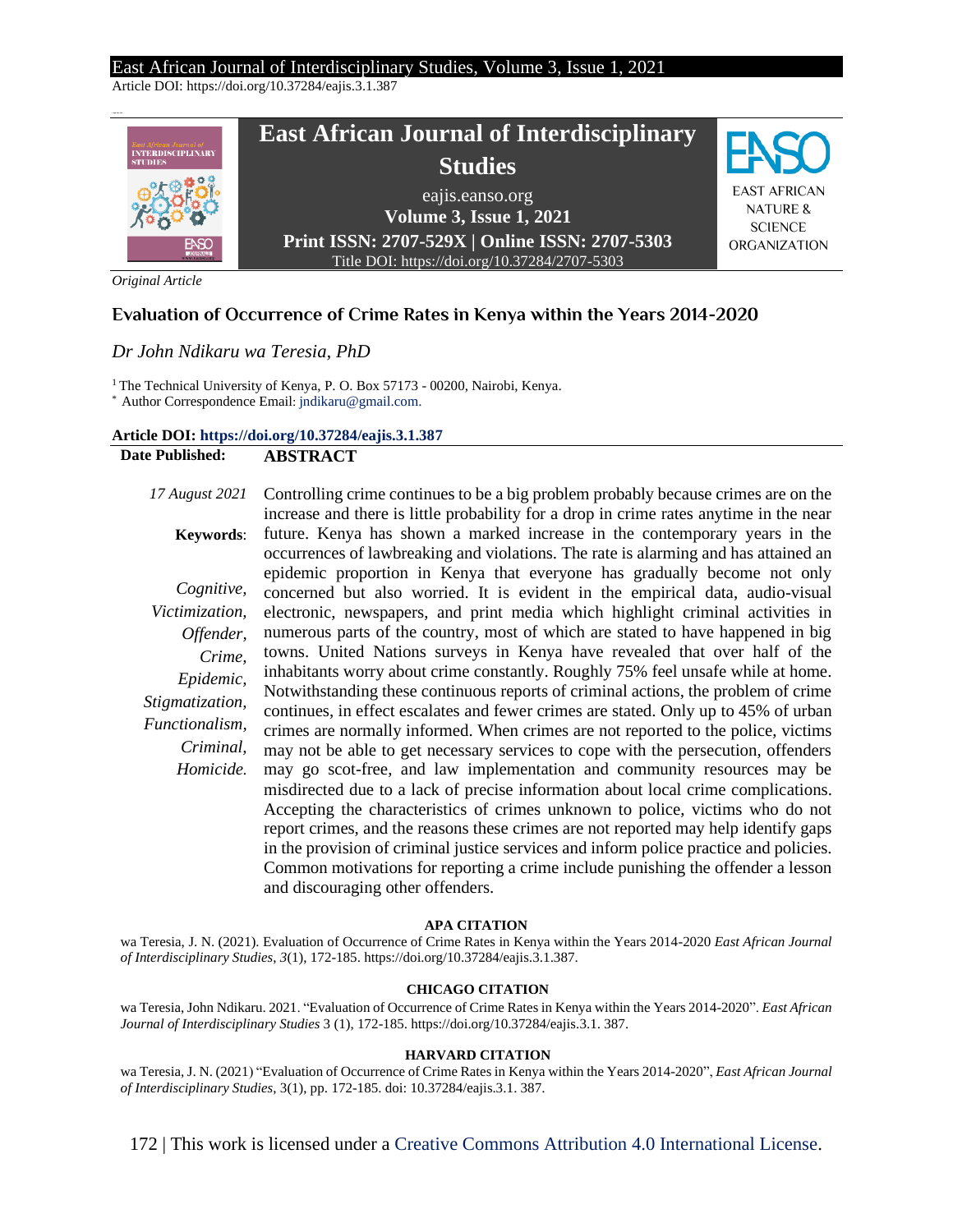Article DOI: https://doi.org/10.37284/eajis.3.1.387

#### **IEEE CITATION**

J. N. wa Teresia, "Evaluation of Occurrence of Crime Rates in Kenya within the Years 2014-2020", *EAJIS*, vol. 3, no. 1, pp. 172-185, Aug. 2021.

#### **MLA CITATION**

wa Teresia, John Ndikaru. "Evaluation of Occurrence of Crime Rates in Kenya within the Years 2014-2020". *East African Journal of Interdisciplinary Studies*, Vol. 3, no. 1, Aug. 2021, pp. 172-185, doi:10.37284/eajis.3.1. 387.

#### **INTRODUCTION**

One of the major roles of government is to curb crime. To achieve this, the government relies on the members of the public to cooperate by reporting criminal activities or their victimization. In this regard, a victim's choice to report victimization to the police is very significant. Reporting crime to the police is well-defined as the act of informing the police of a crime that took place. In most cases, crime reporting takes place at a police station. However, this does not rule out the option to notify the police by telephone, and nowadays as technology advances, one can report small crimes through the website. There are calls for free lines in which one can reach the police. Notwithstanding all this, a lot of criminal victimization is not conveyed to the police and, consequently, many offenders will never be known and sued. For example, only half of all incidents of six types of crime in 17 industrialized countries are reported to the police (Bouten, Goudriaan, and Nieuwbeerta, 2002). Therefore, it is important to understand the conditions under which victims report (or do not report) for the development and implementation of crime control strategies.

When and why crime victims (do not) report their victimization to the police has been the subject of empirical criminological research since the seventies. In many victimization surveys, victims are asked in retrospect about their motivations to report or not report certain crimes. For those who say that they have reported their victimization to the police, they are asked why they have done so, and those who say they have not reported their victimization are asked why they have not. Tanner in his book "Crime in East Africa" has highlighted several reasons why people would choose not to report the crime. One of the reasons highlighted is 'The convenience of the public' in terms of distance to the police station, which determines the rate of reporting. If the stations are far from the place of crime, most people will forego reporting to avoid unnecessary costs.

#### **EMPIRICAL LITERATURE**

Trust in the police is a critical factor determining whether victims will report to the police about their victimization. According to Boateng (2016), one of the key factors that influence victims to report crime is their attitude towards the police. Gutierrez and Kirk (2017) concur that victims who trust the police system are highly likely to report criminal activities as compared to those who distrust the police.

Victims are also influenced by the gains that they may get from reporting the crime. Boateng (2016) established that victims assess the costs and benefits of reporting a crime to the police, a decision that is associated with the rational choice theory. In the sense that if the victims find that reporting will be beneficial in comparison to the associated costs, then they will be more willing to report to the police. If victims think that reporting will be costlier than beneficial, they will not report the crime to the police. They, therefore, make a rational assessment of the criminal event before they decide to report to the police. The costs related to reporting a crime to the police could be associated with the possibility of retaliation by the offender, shame and embarrassment and stigmatization from the public and the challenges associated with the judicial trial processes. The benefits related to reporting crime may include receiving protection from the authorities, preventing future victimizations by the offender (s) and receiving treatment from the appropriate agencies.

Victims of criminal activities need to be sure that the information they share with the police will be kept confidential and that the police will handle their address fairly and efficiently; end that they will not be subject to further victimization by the system (van de Weijer, Leukfeldt, and Zee, 2020). Psychological factors also contribute to whether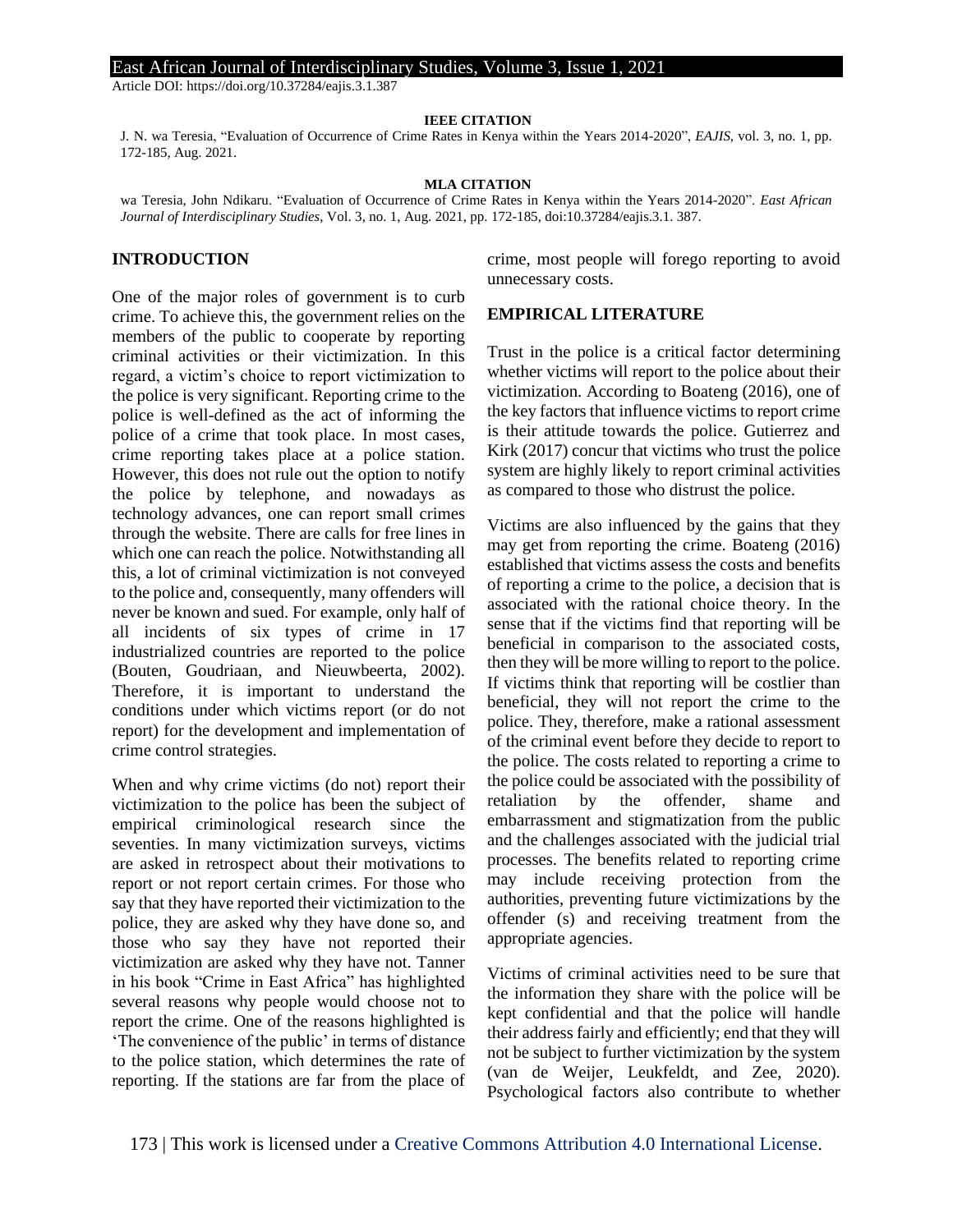Article DOI: https://doi.org/10.37284/eajis.3.1.387

victims of crime will report it to the police. Victims who are ashamed of their victimizations may opt not to report the crime to police while those who seek retribution are highly likely to report the crime so that they can get the perpetrators to book (Leitgöb-Guzy and Hirtenlehner, 2015). The victim may be dissuaded from reporting in case they have a relationship with the offender which may cloud their judgment and make them empathetic with the offender. Their decision not to report the crime, in this case, is informed by their preference to avoid negative consequences for the offender (van de Weijer, Leukfeldt, and Zee, 2020).

There are also demographic factors that influence the reportage of crime among the members of society. In most instances, older victims are highly likely to report a crime to the police as compared to younger victims (Leitgöb-Guzy and Hirtenlehner, 2015). Besides, women are also highly likely to report their victimization as compared to their male counterparts (Baumer and Lauritsen, 2010). Additionally, married victims are more likely to report their offending partners than those who do not have a partner (van de Weijer, Leukfeldt, and Zee, 2020).

#### **THEORETICAL FRAMEWORK**

Several theories have been studied to enhance the understanding of criminalization. Such theories include functionalism, rational choice theory, and cognitive theory of motivation.

#### **Functionalism Theory**

Functionalism observes society as a system that is a set of consistent parts which together result in a whole. The basic unit of analysis is society, and its numerous parts are understood principally in terms of their association to the whole. Emile Durkheim (1938) stated that society has a certainty of its own over and above the persons who comprise it. Members of the society are forced by 'social facts' byways of substitute, feeling and thinking, external to the individual and gifted with power and coercion, by the aim of which they govern him. Beliefs, as well as moral codes, are approved from one generation to the next and also shared by the persons who make up the society. From this view of the idea, it is not the awareness of the individuals that guide conduct but common beliefs and opinions that transcend the individual and change his/her perception. If a society is extremely stratified and has behaviours of fighting crime, this will ride across the full society.

Durkheim was aware of the option that societies might not function easily especially in those highly developed societies. If this happens and conceit or anomie comes in, uniqueness comes as a result where actions such as reporting will be solved independently. According to English philosopher Thomas Hobbes, humankind is directed by reason and passion. Its passions, that is the main driving force, the aim of being employed to plan ways and means of providing for their fulfilment. If people's passions were not measured, they would use any means at their removal, including force and deception, to satisfy them. Nonetheless, for fear of magnitudes of 'the war of all against all', individuals agree to confine those passions and give up their freedom and enter into a social agreement with their associates.

Crime is also seen as a function of society according to the theory. Society cannot do without crime. The sociologists contend that if society was so faultless then it would failure therefore it needs effects such as crime that will lead to the formation of laws and limitations that keep the society in patterned as Black, a sociologist explained trait sociologically. According to him, he takes up reporting of crime to the police is a role of social configurations in the society in which the target and offender live (Black, 1976). It is a macro-level clarification for crime press and in general, tries to explain reporting conduct at a higher level of combination. He approved a study, which he called "The Behavior of Law", where the law is distinct as a governmental social mechanism. Examples of the behaviour of law are: how the police treat victims, offenders, and witnesses, or the belief of an offender and fatalities reporting victimization to the police. According to Black (1976), there are five social operational variables that envisage variations in the conduct of law: social stratification, culture, morphology, organization, and social control. For example, Black recommends that in people with a high point of stratification, the law is cast off more frequently, and thus additional crimes are stated to the police.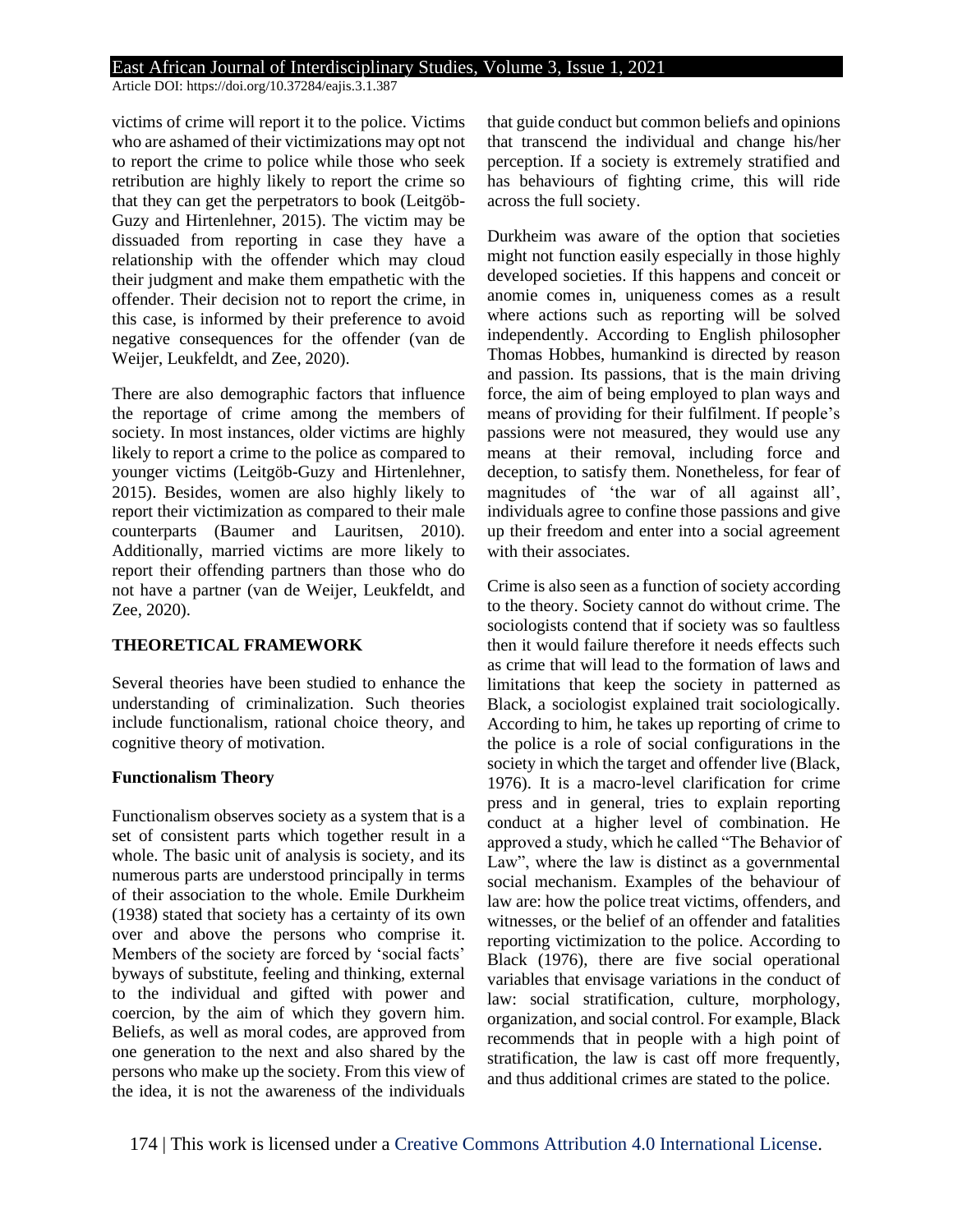Article DOI: https://doi.org/10.37284/eajis.3.1.387

#### **Rational Choice Theory**

Rational choice theory accepts utilitarian confidence that man is a cognitive actor who weighs means and ends, benefits and costs, and makes a balanced choice. This theory states that all an individual does particularly behaviors connected to crime are inspired by the costs and profits involved such things as money, sex, status, and excitement and that meeting these needs involves making choices.

This theory is based on the hypothesis of selfishness that is making conclusions or choices as an individual, self-interest, and maximization of goals that is the individual is thinking about him/herself and how to improve their personal objectives. Central opinions of the theory are designated as follows: The human being is a balanced actor and rationality includes end/means calculations where people easily choose the behavior, both compatible and deviant, founded on their rational controls. The central element of control involves cost-benefit analysis: Desire versus pain calculus. Choice, with all other circumstances equal, will be focused on the expansion of individual pleasure. It is therefore in agreement with this theory that the decision to report or fail to report crime is based on a costbenefit calculation by the victim determining if it is worth the effort to contact police (Skogan, 1984). The victim will not account to the police if the expected costs of reporting are advanced than the expected aids. There is also a direct association between the expanse to the police station and the cost of all supposed crimes in terms of prestige or money. (Tanner, 1970). According to this model of choice-making, crimes resulting in little or no financial harms or physical wound will be told less often, as reporting normally brings business costs, while the likely benefits of reporting are low such that police will not take the situation very seriously, or will put less effort into answering the case. Certainly, the police do not do anything at all, there will not be much advantage for the fatality as compensation and manipulating the decision of the target to report. The perceived seriousness will strongly be related to the sum of financial loss or physical injury. This is in accordance to the existing empirical research (Bennett and Wiegand, 1994; Felson, Messner, Hoskin, and Deane, 2002; Fishman, 1979; Gottfredson and Hindelang, 1979; Kury, Teske, and Würger, 1999; Pino and Meier, 1999; Skogan, 1984; Sparks, Genn, and Dodd, 1977). However, this theory does not answer everything so the need for another theory.

#### **Cognitive Theory**

The cognitive theory of motivation seeks to explain human behavior as a product of the careful study and active processing and interpretation of information received. It works under the assumption that people's expectations guide their behavior, usually in ways that would bring about desirable outcomes. The actions of humans, in addition to what motivates them to engage in particular actions, are therefore the product of deliberate thought processes such as beliefs, expectations, and knowledge about things and past experiences. The cognitive theory of motivation is rooted in two basic factors. The first involves information available to the individual. Initially, an individual will process a situation based on whatever input is immediately available to his senses. The send factor involves the individual's past experience, which the person refers to when trying to make sense of information presently available and in determining how to respond or relate to the current situation.

Deci, Koestner and Ryan (1999) explained two types of motivations. The first is intrinsic motivation, which is the force that compels a person to fulfill his/ her inner potential and interests. This kind of motivation corresponds to the inherent desire of an individual to express his/her authentic self through selected actions and behavior, across different settings. It is said to be quite effective as people who are intrinsically motivated feel that they can influence and determine the outcomes of their efforts. This in this case would be a person reporting a crime to the police because they feel it is the right thing to do. The second motivation is extrinsic motivation which is experienced when a person's actions are influenced by the desire to attain goal objectives or rewards. In this case, a victim reports a crime in the hope of getting a reward such as recovering lost property.

## **METHODOLOGY**

This study used available statistics on national police service annual report statistics. This cross-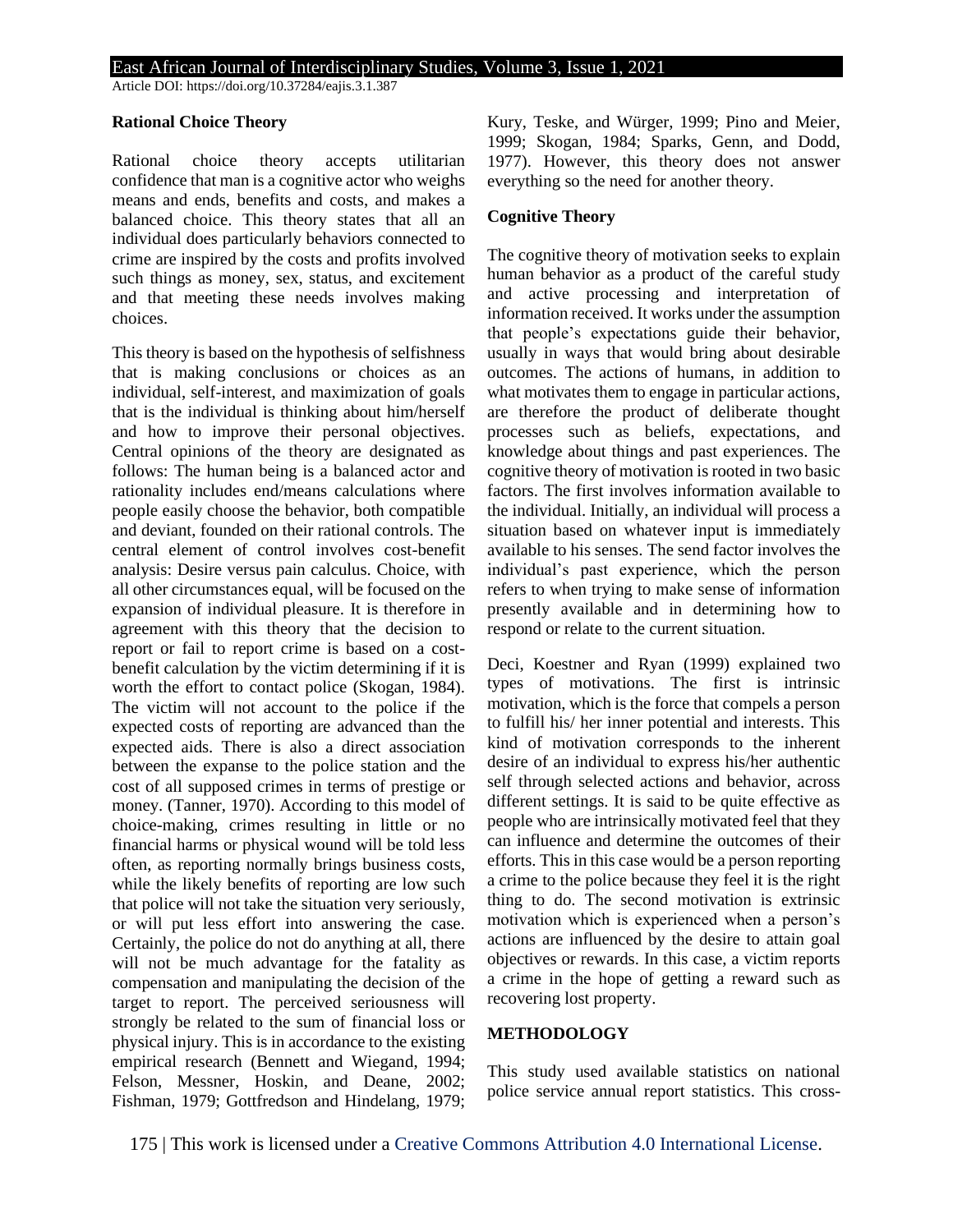Article DOI: https://doi.org/10.37284/eajis.3.1.387

sectional study captured various categories of criminal activities in Kenya ranging from homicide, offences against morality and persons, robbery, vehicles and other thefts, and dangerous drugs. The use of data by the National Police Service was considered more reliable as compared to using data from other sources such as newspaper reports and opinion polls that are subject to bias.

This study used available statistics on national police service annual report statistics. Crossnational research on crime against humanity is focused on a large scale capturing various crimes ranging from homicide, offences against morality and against persons, robbery, vehicles and other thefts, and dangerous drugs. Comparable data has been difficult to obtain yet the police service has had an opportunity to come up with one. Previous research had utilized other sources from the remote areas as well as generated from other sources like opinion polls data as well as self-report victimization data. Several problems exist in using such reports data for comparative research. To combat the problems associated with other sources of data, Tseloni et al. (2004) suggest employment of a survey report from a government body, which has authority within their research. This approach is also problematic, as country-specific surveys are likely to have different research designs and fieldwork operations (Block, 1993). In the current study, the researcher utilized the Kenya police service annual report Survey done for the two years. These surveys report addresses several obstacles present in crosscounty comparative research (van Kesteren, 2007)

#### **ANALYSIS AND RESULTS**

Security is considered as a pillar that supports economic development and more particularly by encouraging domestic and foreign investor confidence (National Police Service, 2018). Therefore, the records of crimes committed are critical in identifying the crime trends in the country and the modalities that can be put in place to curb them. The data used in the study were drawn from the National Police Service reports on crime from 2014 to 2020.

#### **Crime Trends in Kenya between 2014 – 2020**

The overall cases reported in 2014 were 69 376, which was considered a decrease of 3% as compared to the previous year where 71 836 criminal cases were reported. (Kenya Police Service, 2015). The criminal cases reported in 2015 showed an increase of 4% as compared to 2014, which translated to 72490 cases (National Police Service, 2016). The criminal activities were characterized by terrorism, the inequity of resources, the proliferation of small arms and light weapons, drug and substance abuse, organized crimes, politics and ethnic driven rivalry, the sophistication of technology, and community boundary disputes (Kenya Police Service, 2015). The same criminal activities were reported in 2015 (National Police Service, 2016); in 2016 (National Police Service, 2017); in 2017 (National Police Service, 2018); in 2018 (National Police Service, 2019); in 2019 (National Police Service, 2020) and in 2020 *(Table 1 below).* 

| <b>CRIMINAL OFFENSES</b>         | 2014  | 2015  | 2016  | 2017  | 2018  | 2019  | 2020  |
|----------------------------------|-------|-------|-------|-------|-------|-------|-------|
| Homicides                        | 2649  | 2648  | 2751  | 2774  | 2856  | 2971  | 3081  |
| <b>Offences against Morality</b> | 5184  | 6164  | 6228  | 5492  | 7233  | 8051  | 8834  |
| Other offences against Persons   | 19911 | 21174 | 22295 | 22515 | 25049 | 27196 | 29122 |
| Robberies                        | 3011  | 2865  | 2697  | 2713  | 2935  | 2858  | 3027  |
| Break-ins                        | 5656  | 5591  | 5621  | 6131  | 5970  | 5976  | 5992  |
| Theft of Stock                   | 1848  | 1961  | 1918  | 2136  | 2077  | 1962  | 2262  |
| <b>Stealing</b>                  | 10042 | 9528  | 10361 | 11656 | 12845 | 13954 | 15204 |
| Theft by Servant                 | 2279  | 2184  | 2440  | 2632  | 2477  | 2226  | 2629  |
| Vehicles and other Thefts        | 1239  | 1111  | 1355  | 1404  | 1370  | 1298  | 1159  |
| Dangerous Drugs                  | 4850  | 5225  | 6160  | 5565  | 8021  | 8011  | 8102  |
| <b>Traffic Offenses</b>          | 100   | 120   | 139   | 69    | 213   | 341   | 352   |
| Criminal Damage                  | 3708  | 3983  | 4307  | 4262  | 4783  | 4852  | 4806  |

**Table 1: Crime Trends in Kenya between 2014 – 2020**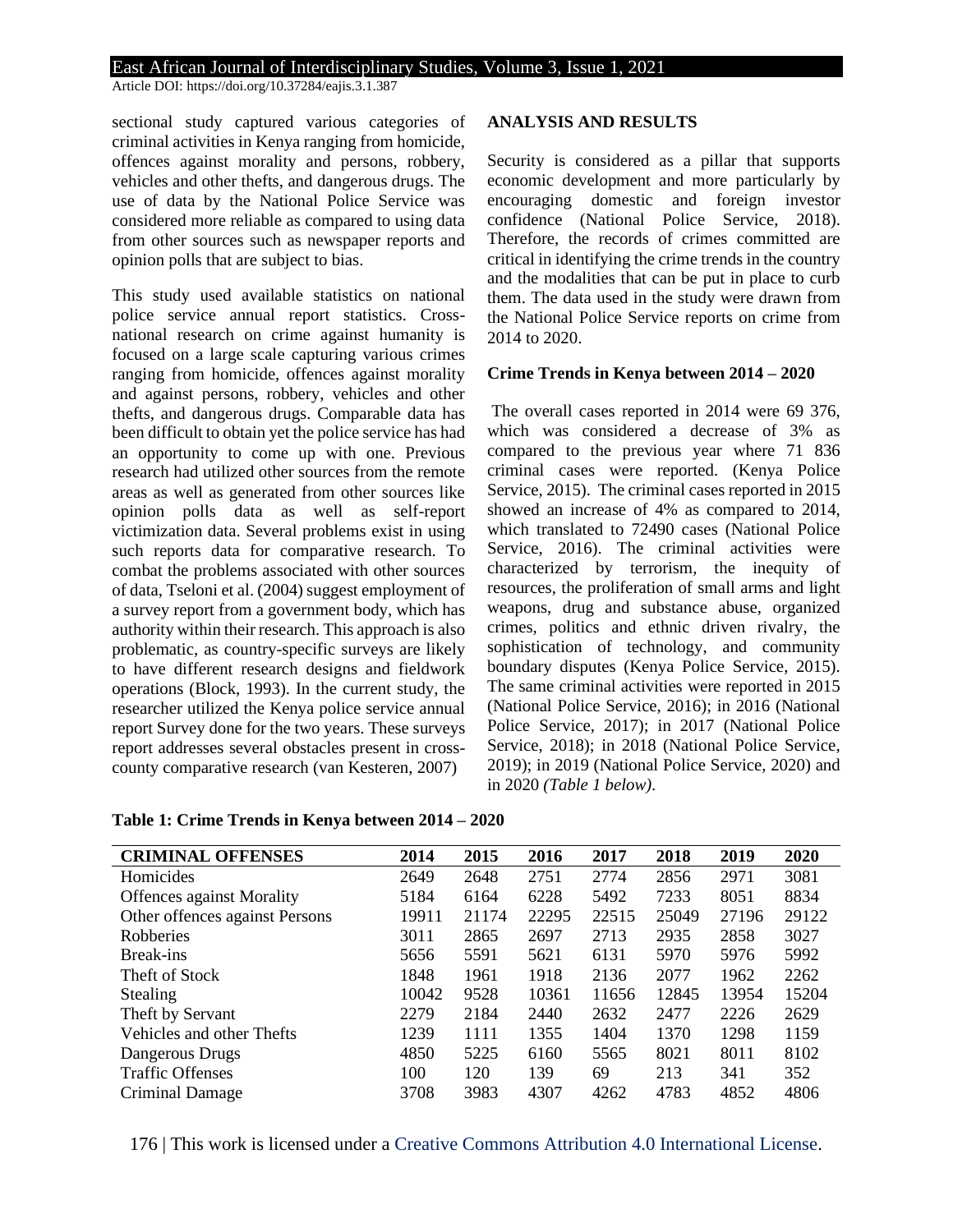| Article DOI: https://doi.org/10.37284/eajis.3.1.387 |  |
|-----------------------------------------------------|--|
|-----------------------------------------------------|--|

| <b>CRIMINAL OFFENSES</b>           | 2014  | 2015  | 2016  | 2017  | 2018  | 2019  | 2020  |
|------------------------------------|-------|-------|-------|-------|-------|-------|-------|
| <b>Economic Crimes</b>             | 3037  | 3244  | 3503  | 3695  | 4100  | 4786  | 4816  |
| Corruption                         | 144   | 79    | 92    | 75    | 119   | 130   | 142   |
| Offenses involving Police Officers | 47    |       | 57    | 86    | 174   | 77    | 103   |
| Offenses involving Tourists        | 21    | 19    | 15    | 15    | 93    | 48    | 52    |
| <b>Other Penal Code Offenses</b>   | 5650  | 6223  | 7074  | 6772  | 7953  | 8674  | 8725  |
| <b>TOTAL</b>                       | 69376 | 72490 | 76986 | 77992 | 88268 | 93411 | 98408 |

**Source:** National Police Service

The reported crime incidents in 2016 increased by 6%; from 72,496 cases reported in 2015 to a total of 76986 cases (National Police Service, 2017). In 2017 a total of 77922 cases of criminal activity were reported, which was an increase of 1.3% or 1006 cases from the previous year (National Police Service, 2018). In 2018, the total number of criminal cases reported was 88 268, which was an increase of about 13% from the previous year (National Police Service, 2019)

### **Crime Trends based on Categories between 2014 – 2020**

The decrements were noted in criminal activities such as robberies at  $(15%)$ ; break-ins  $(12%)$ ; homicides at (8%); stealing (12%); vehicle and other thefts (24%); theft of stock (6%) and other penal code offenses (10%). The other criminal activities that were on increase included dangerous drugs (12%); economic crimes (10%); offenses against morality (8%); offenses against other people (3%), and criminal damages (3%) (Kenya Police Service, 2015).

In 2015, the trend showed a decrement in crimes including cases such as theft of vehicle and motor vehicle parts (10%); stealing (5%); robberies (5%); theft by a servant (5%) and break-in cases (4%). There were however increases in other criminal activities including offenses against morality (19%); dangerous drugs (14%); other penal code offenses (10%); criminal damage (7%); economic crimes (7%); other offenses against people (6%) and theft of stock (6%) (National Police Service, 2016).

Some of the categories that indicated an increase in criminal activities in 2016 included vehicle and other theft (22%); theft by servants (12%); dangerous drugs (11%); stealing (9%); criminal Damage (8%); economic crimes (8%); other offences against people (5%) and homicide (4%). However, decreases were noted in categories such as robberies (6%); and theft of stock (2%). Among individual criminal offenses, increases were noted in categories such as arson (20%); housebreaking (8%); obtaining by false pretense (7%); defilement (2%); dangerous drug (12%); and drug trafficking (25%) (National Police Service, 2017).

In terms of categories of criminal activity increments were noted in stealing (12%), break-ins (9%), theft of stock (11%), offenses against people (1%), theft by servants (8%), economic crimes (5%), vehicle and other thefts (4%), offenses involving police officers (51%) homicides (1%) and robbery (1%). There were also notable decreases in categories such as offenses against morality by (12%), dangerous drugs by (10%), under penal code offenses by (4%), traffic offenses by (50%) and corruption cases by (18%) (National Police Service, 2018). In 2018, the increase in criminal activity based on categories included offenses against morality by 31.7%; other penal code offenses by 17.4%; criminal damage by 12.2%; other offenses against people by 11.3%; economic crimes by 11%; stealing by 10.2% and robbery by 8.2%. The decrease is based on categories included theft by servants (5.9%); theft of stock (2.8%), break-ins (2.6%); and vehicles and other theft (2.4%) (National Police Service, 2019).

#### **The Rate of Crime Index per 100,000 Persons**

The crime index per 100, 0000 persons in the 2014 year revealed that Taveta County was leading at 355 cases for every 100,000 persons, followed by Kirinyaga County with 312 cases; Mombasa County with 286 cases, Lamu County with 264 cases, and Nakuru County with 258 cases. The counties with the least crime index per 100,000 persons included Mandera county with 37 cases; Wajir County with 40 cases and Makueni County with 59 cases (Kenya Police Service, 2015).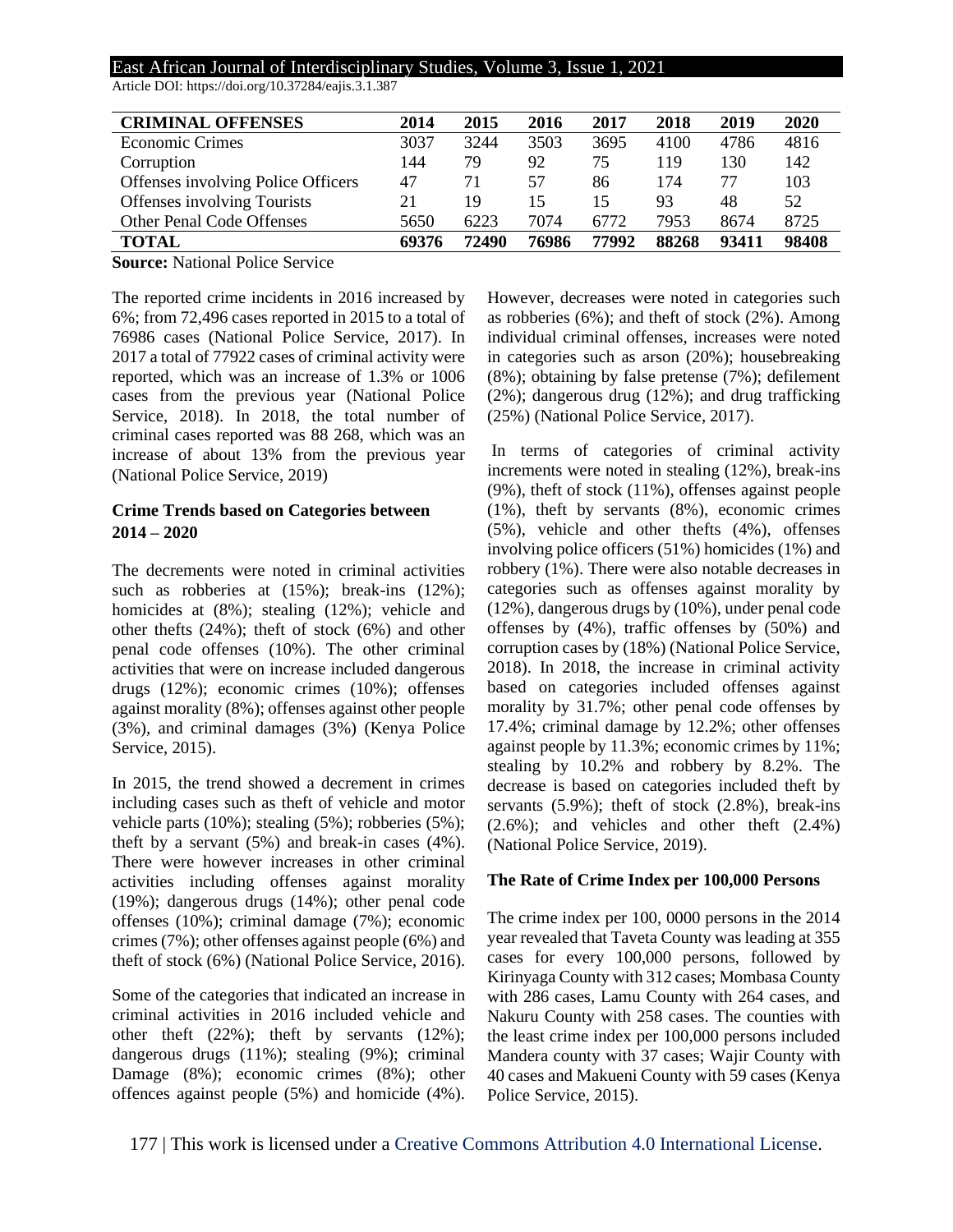Article DOI: https://doi.org/10.37284/eajis.3.1.387

In 2015, Lamu County reported the highest crime rate in the of 485 cases per 100,000 persons, followed by Mombasa County with 340 cases; Taita Taveta County with 338 cases; Meru County with 311 cases; and Kiambu County with 294 cases. The least crime index per 100,000 people was recorded in Wajir County (31 cases); Mandera County (41 cases) and Garissa County (102 cases) (National Police Service, 2016).

| County             | 2020 | 2019                     | 2018                     | 2017                     | 2016                     | 2015                     | 2014                     |
|--------------------|------|--------------------------|--------------------------|--------------------------|--------------------------|--------------------------|--------------------------|
| <b>Uasin Gishu</b> | 376  | Ξ.                       | Ξ.                       | 306                      | $\overline{\phantom{0}}$ | -                        |                          |
| Isiolo             | 395  | 379                      | 358                      | 267                      | 354                      | $\overline{\phantom{a}}$ |                          |
| Kiambu             | 402  | $\overline{\phantom{0}}$ | 427                      | -                        | 370                      | 294                      |                          |
| Meru               |      | 403                      | 419                      | 278                      | 377                      | 311                      |                          |
| Nakuru             | 416  | 432                      | $\overline{\phantom{0}}$ | 313                      | -                        | -                        | 258                      |
| Lamu               |      | -                        | 472                      | -                        | 427                      | 485                      | 264                      |
| Mombasa            |      | 425                      | Ξ.                       | 259                      | 323                      | 340                      | 286                      |
| Kirinyaga          |      |                          | 409                      | $\overline{\phantom{0}}$ | $\overline{\phantom{0}}$ | -                        | 312                      |
| Taita Taveta       |      |                          | -                        |                          | -                        | 338                      | 355                      |
| <b>Bomet</b>       | 53   |                          | -                        | 57                       | 101                      | 41                       | $\overline{\phantom{0}}$ |
| Garissa            |      | 53                       | 78                       | -                        | -                        | 102                      |                          |
| Makueni            | 43   | -                        | Ξ.                       | 37                       | $\overline{\phantom{0}}$ | -                        | 59                       |
| Wajir              |      | 37                       | 65                       | -                        | 33                       | 31                       | 40                       |
| Mandera            | 37   | 46                       | 51                       | 34                       | 38                       |                          | 37                       |

**Table 2: Highest Crime Index per 100 000 Persons between 2014 – 2020**

In 2016, Lamu County retained its pole position, recording the highest crime index of 427 cases for every 10,000 persons. Meru County came in at the second position with 377 cases, Kiambu County had 370 cases; Isiolo County had 354 cases, and Mombasa County had 323 cases. The counties with low crime indices included Wajir County with 33 cases; Mandera County with 38 cases and Bomet County with 101 cases (National Police Service, 2017). In 2017, the Rift Valley region recorded the highest crime incidents in the country, totaling up to 19209 cases. In particular, Nakuru County had the highest number of cases totaling up to 313 cases, with Uasin Gishu County recording 2072 cases. The Eastern region was the second-highest in the country, recording a total of 14906 criminal cases. In particular, Méru County had the highest number of criminal cases totaling up to 5151 cases. The North-Eastern region, however, recorded the least number of criminal cases in the same year, which totaled up to 1323 cases (National Police Service, 2018).

In 2018, the highest crime rates were recorded in the Rift Valley region totaling up to 19802 cases. In particular, Nakuru County had the most cases recorded, totaling up to 4329 cases. The Eastern region was the second in terms of the criminal activities reported, with a total of 17062 cases. Lamu County reported the highest crime index per 10,000 persons of 472 cases; it was followed by Kiambu County by 427 cases; Meru County by 419 cases; Kirinyaga County by 409 cases and Isiolo County by 358 cases. The least crime index was reported in Mandera County 51 cases; Wajir County (65 cases); Garissa County (78 cases) and Turkana County (114 cases) (National Police Service, 2019).

#### **DISCUSSION OF FINDINGS**

The statistics provided by the NPS indicate that the crime trends in Kenya have been increasing gradually. The crime has been a function of various factors, notably amongst them include criminal activities were characterized by terrorism, the inequity of resources, the proliferation of small arms and light weapons, drug and substance abuse, organized crimes, politics and ethnic driven rivalry, the sophistication of technology, and community boundary disputes amongst others.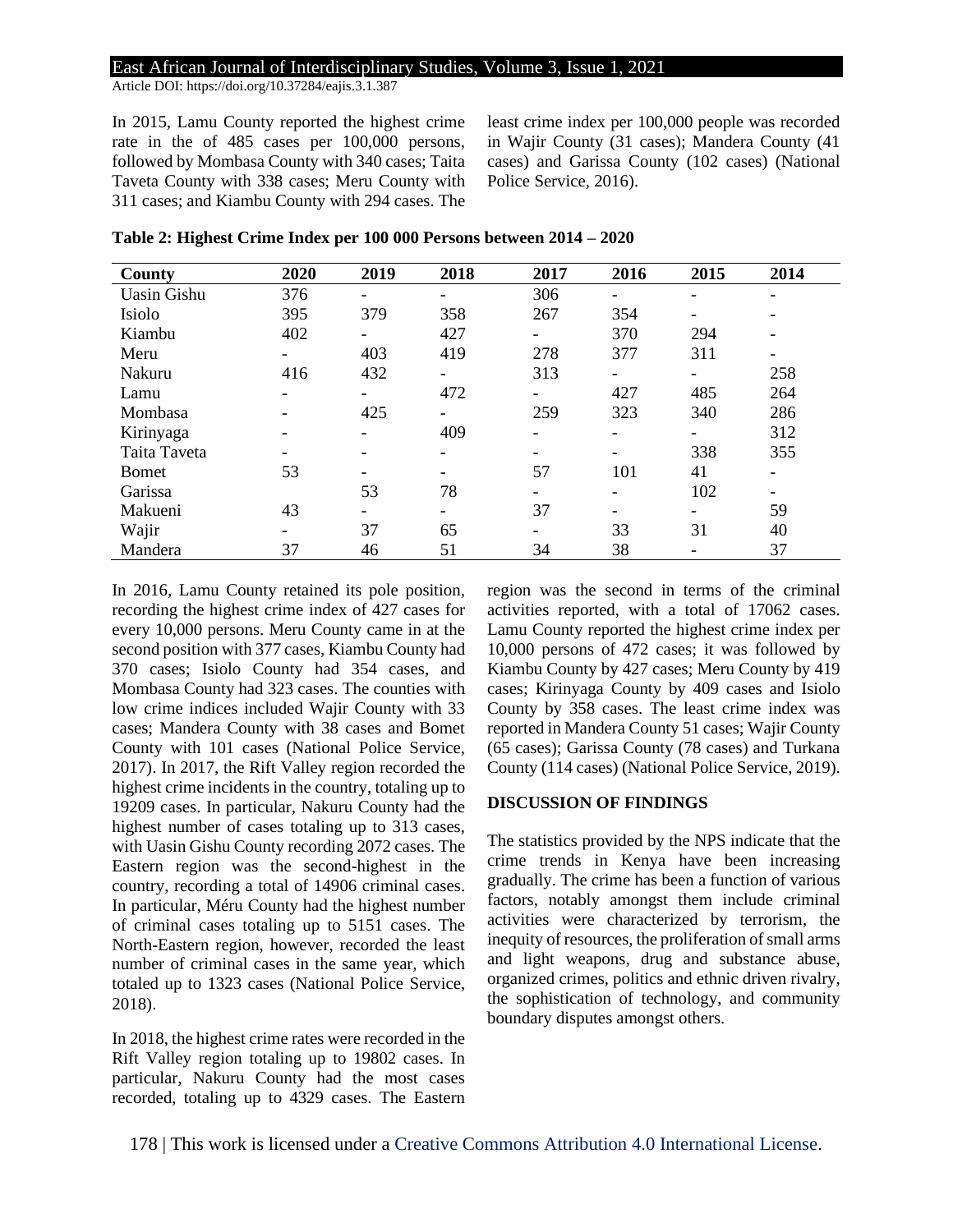Article DOI: https://doi.org/10.37284/eajis.3.1.387

#### **Inter-tribal and Communal Conflict**

The intertribal and communal conflict was a significant cause of insecurity in 2014, characterized by ethnic incitements that led to serious conflicts reported in Isiolo, Wajir, and Mandera. The conflicts were caused by competition for natural resources such as land, pasture, and water, which led to skirmishes between the Degodia and Garreh communities. The conflicts were also attributed to the erosion of customary institutions, land demarcations, and ethnocentrism. A total of 45 people died while 30 others were seriously injured in a conflict that also leads to the destruction of property everything including touching of houses (Kenya Police Service, 2015). The 2015 report noted that tribal and communal conflicts among the communities in Turkana, Samburu and Marsabit counties cannot be divorced from cattle rustling and political incitements (National Police Service, 2016).

#### **Terrorism**

Terrorism was another source of insecurity in Kenya in 2014 with Al-Shabaab militants posing security threats with incidents of shootings and grenade attacks in major urban centers and remote places, affecting areas such as Nairobi, Mombasa, Mandera, Wajir, and Garissa. The militants targeted security officers, tourist destinations in the coastal area, churches, malls, and public service vehicles. In one incident on November 22nd, 2014, the militants attacked a bus headed to Nairobi from Mandela, shooting dead 28 non-Muslims. In another incident On December 2nd, 2014, the militants attacked 36 quarry workers living at Koromey in Mandera East. There were a total of 47 terrorist incidents reported in the same year, with 8 occurring in Nairobi, 12 in Garissa, 3 in Wajir, 12 in Mandera, 1 in Kwale, 3 in Lamu, 6 in Mombasa, and 2 in Marsabit (Kenya Police Service, 2015). There were fewer terrorist attacks in 2015. However, the attack by Al-Shabab militants at the Garissa University was the more notable terrorist activity during the year, leading to the loss of 149 lives. There were also other attacks reported in Lamu and Mandera counties. Cumulatively, 30 terror incidents were reported during the year as compared to 47 incidents that were reported in 2014, accounting for a 36% drop. The police arrested 31 terror suspects. However, the number of deaths and injuries resulting from terrorist activities rose to 205 and 322 respectively, as compared to 173 deaths and 179 injuries that were important in 2014 (National Police Service, 2016).

**Figure 1: Reported terrorist incidents between 2014-202**



Terrorism remained a high cause of insecurity, particularly in the Coastal and North-Eastern regions in 2016. However, terrorist incidents decreased by 28.8% in comparison to the previous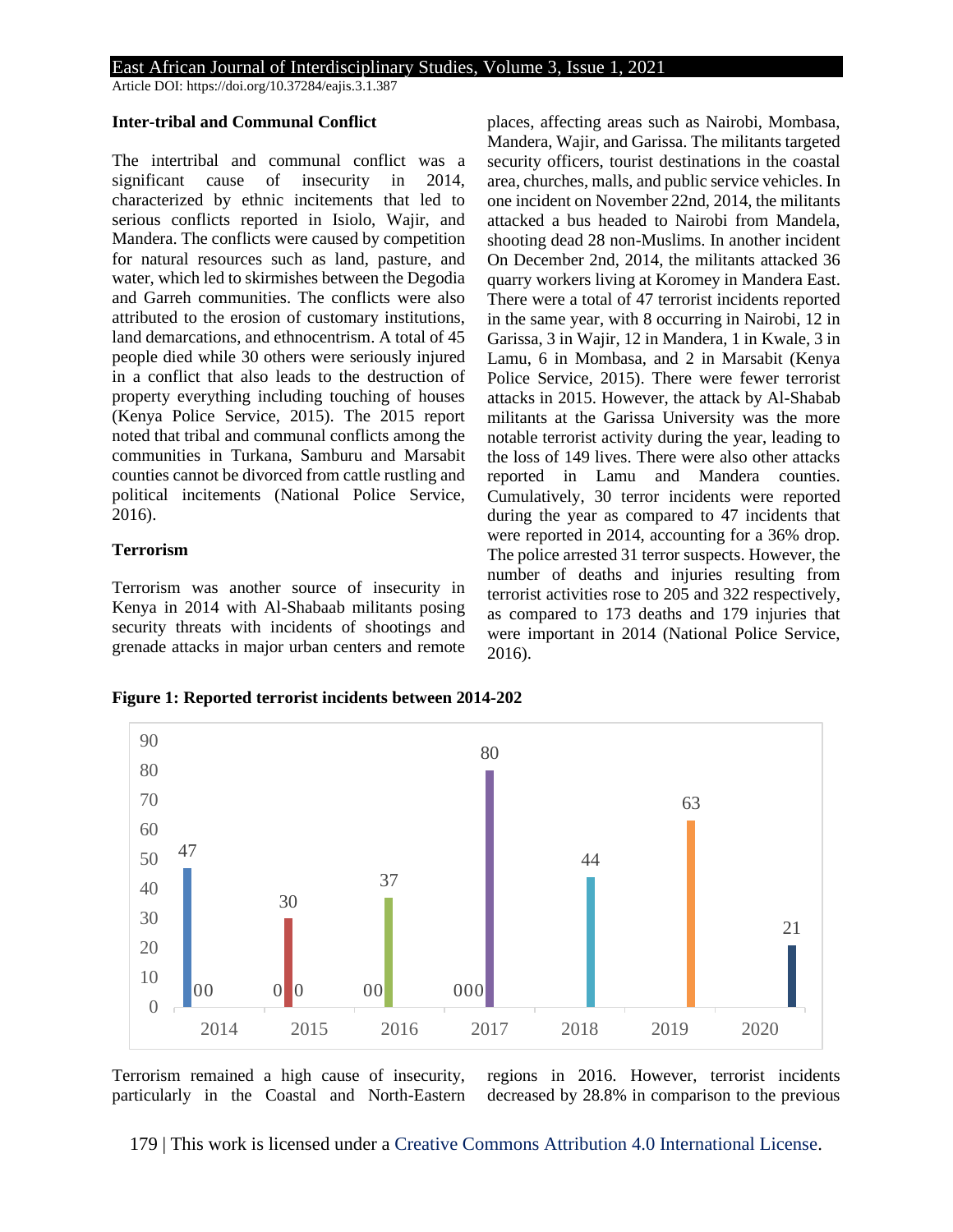Article DOI: https://doi.org/10.37284/eajis.3.1.387

year. A total of 20 suspected Al-Shabaab militants drawn from different nationalities such as Kenyans, Ugandans, Tanzanians, Somalis, and Americans were arrested during the year. There was a total of 37 terrorist cases were reported, which was a significant decline from the 52 cases that were reported in 2015. In the reported cases, 63 people were killed while 71 people sustained injuries (National Police Service, 2017). In 2017, they reported terrorism cases increased to 80 as compared to 37 reported in the previous year. A total of 82 people lost their lives during the terrorist activities while 118 were injured. The response to these attacks included the scaling up of Operation Linda Boni in the Boni Enclave Campaign to disrupt the terrorist networks that were operating in the Boni Forest. Additional security personnel was also deployed along with border counties and National Police Reserves who were well-versed with the local terrain and were also recruited (National Police Service, 2018). In 2018 there were 44 cases of terror attacks that were reported, which was a drastic decrease from the 80 that were recorded the previous year, translating into a 40% decrease. A total of 49 people lost their lives during the attacks while 41 people were injured. Mandera County reported 40% of the terror attack incidents (National Police Service, 2019).

#### **Radicalization of Youths at the Coastal Region**

The cause of insecurity in 2014 was associated with the radicalization of youths in Mombasa, Lamu, and Kwale counties. There was a various terrorist cell in the counties which aimed at radicalizing the youth as a way of expanding their base in the region and also push their agenda. The radicalization was challenging to police officers in terms of differentiating the suspected al-Shabaab members from the radicalized youths. Acting on intelligence the police conducted numerous raids at mosques such as Masjid Minna and Masjid Swaafa which led to the arrest of 274 suspects who were interrogated and arraigned in court (Kenya Police Service, 2015). Incidences of radicalization of youth in the coastal region were minimal in 2015, even though it remained a significant threat to security in the country (National Police Service, 2016).

#### **Mombasa Republican Council**

The activities by the Mombasa Republican Council were also associated with insecurity in 2014 and particularly in the coastal region. The group called for the secession of the coastal region from the rest of the country and was supported by a lot of locals, including local leaders. Members of the group post security threats by waging deadly attacks on unsuspecting members of the public and security installations. For instance, on November 2nd, they attacked the Maweni AP Camp in Malindi, damaging motor vehicles that were parked at the camp. Another group of armed youth attempted to attack the Nyali KDF barracks on the same day (Kenya Police Service, 2015).

#### **Cattle Rustling**

Insecurity in 2014 was also a function of cattle rustling activities among the Pokot, Turkana, and Samburu. Cattle rustling is attributed to the competition among these communities for scarce resources which include land, grazing fields, and water. There were 84 cases of cattle rustling reported in 2014 and 192 cases of stock theft reported. About 37 lives were lost during these criminal activities while 52 people were injured in the process (Kenya Police Service, 2015). In 2015, a new dimension to cattle rustling was observed whereby livestock was stolen for commercial reasons rather than the traditional cultural motivations. This made it increasingly difficult for authorities to recover the stolen livestock, as they were quickly disposed of and entered the consumer market. It was noted that cattle rustling was compounded by the instability in neighboring Somalia and South Sudan, which have contributed to the proliferation of small arms through the porous borders and the influx of illegal immigrants fleeing for safety. Illegal firearms played a significant role in intensifying cattle rustling incidents. The authorities found it increasingly difficult to track the stolen livestock due to the tough terrain in the semiarid regions (National Police Service, 2016).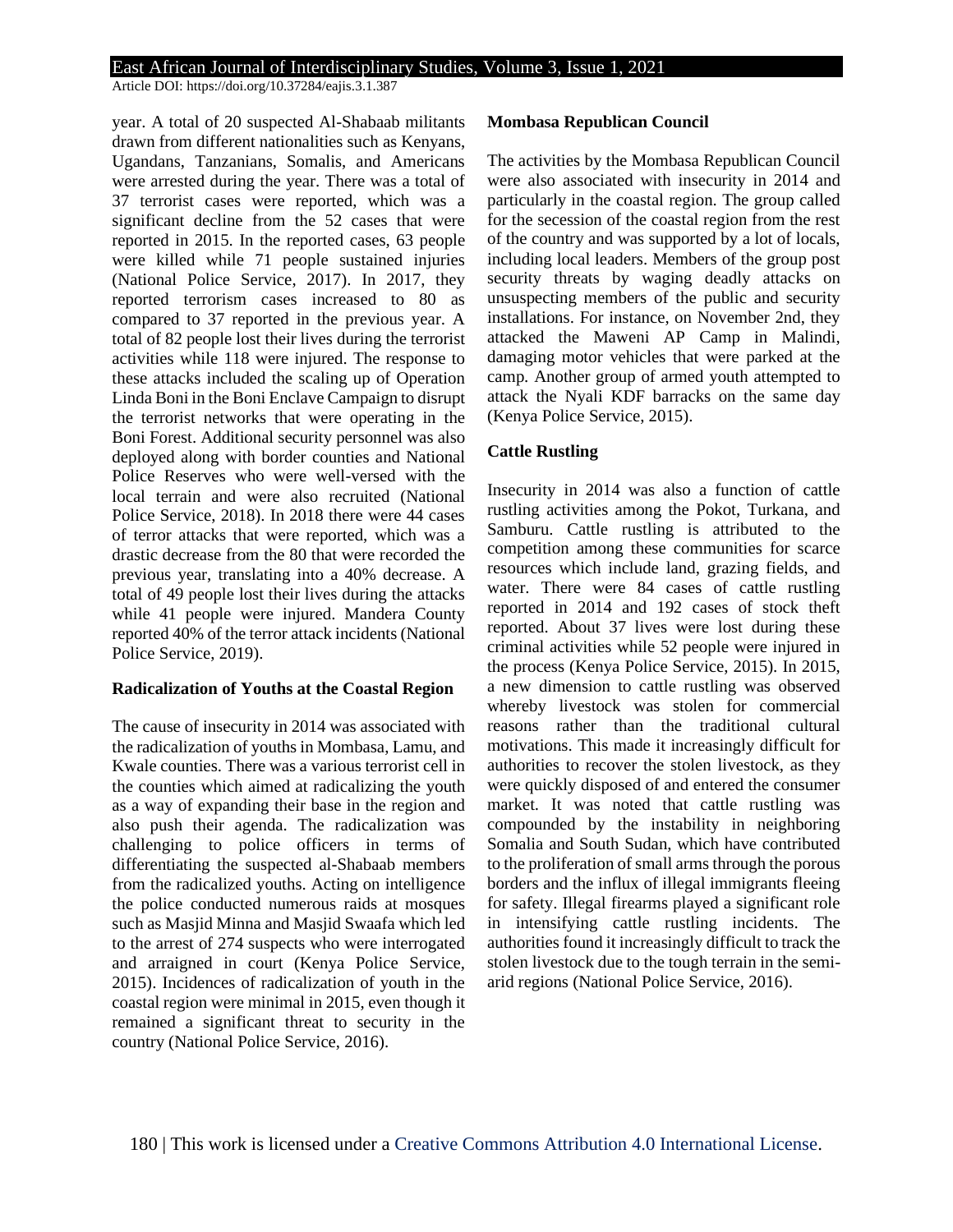Article DOI: https://doi.org/10.37284/eajis.3.1.387



**Figure 2: Reported Cattle Rustling Incidents between 2014 – 2020**

The government has instituted a raft of proactive strategies such as mopping up illegal firearms and joint operations by the security agencies to flush out cattle rustlers. Due to this, the reported cases for cattle rustling dropped in 2015 with 56 incidents being reported as compared to 84 this is the previous year, which accounted for a 33% drop (National Police Service, 2016). There was a total of 240 cases of cattle rustling and stock theft that was reported in 2016, with the Rift Valley region recording the highest cases of about 57% of the total cases that were reported. This was attributed to the pastoralist activities in the region as the main economic activities for most communities. A total of 30 people lost their lives in 2016 while 28 sustained injuries from cattle rustling activities. About 4547 livestock were stolen during the year while only 629 were recovered. There was a notable increase in cases of stock theft along the border between the Rift Valley and Nyanza region (National Police Service, 2017). In 2017, the reported cases for cattle rustling decreased to 130 cases, in which 4077 livestock were stolen and 786 livestock were recovered. 20 people were killed during the raids, whereas 17 people were injured. Most cases (83 cases) were reported in the Rift Valley region, while 28 cases were reported in the Nyanza region and 12 cases were reported in the Central region (National Police Service, 2018).

In 2018, cattle rustling continued to pose a threat to security in the northern region of the country

leading to the displacement of families and fatalities. There were 133 cases of cattle rustling and stock theft that were reported in the year, which included the theft of 10726 livestock in which 5319 were recovered. The highest number of cattle rustling cases were in the Rift Valley region accounting for 99, followed by the Nyanza region with 18 cases (National Police Service, 2019).

### **The Proliferation of Small Arms and Light Weapons**

The proliferation of small arms and light weapons from neighboring countries such as Southern Sudan and Somalia was also reported as fueling internal strife and criminal activities in Kenya in 2014. Police recovered about 391 firearms and 5116 ammunitions from operations that were targeted at confiscating illegal firearms in the country (Kenya Police Service, 2015). In 2015 police confiscated a total of 332 illegal firearms and 3188 ammunitions (National Police Service, 2016). In 2018, police recovered 192 firearms and 1314 ammunition while 19 firearms were surrendered. Most of the firearms that were recovered were from Nairobi, Narok, and Kiambu counties (National Police Service, 2019).

#### **Drug Trafficking**

Drug trafficking is another criminal activity captured in the 2014 report, which noted that Kenya was a significant transit hub of drugs because of its strategic geographical location in the region and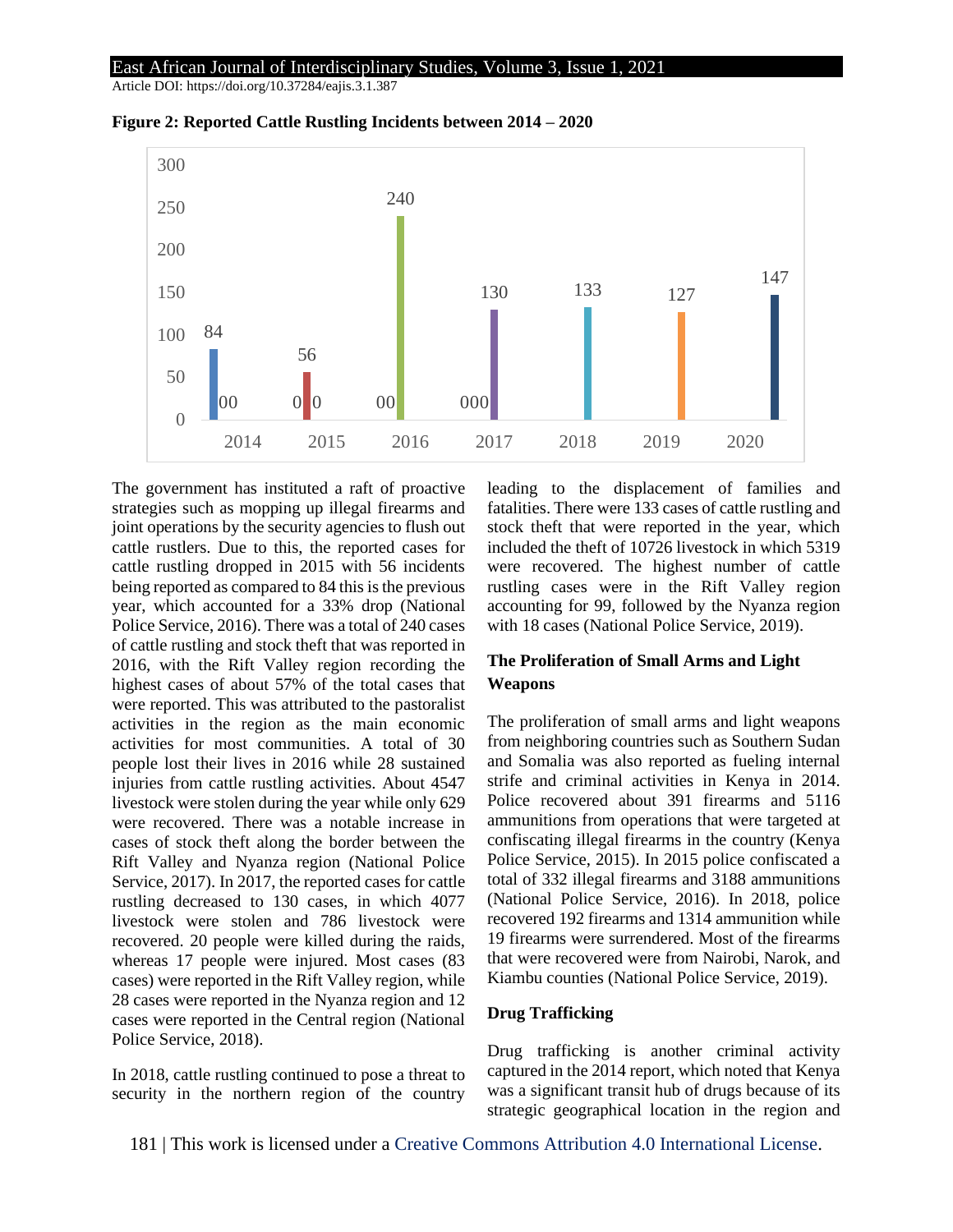Article DOI: https://doi.org/10.37284/eajis.3.1.387

continent. International drug syndicates from Europe, Asia, and West Africa used Kenya as their operational base. The report noted that drugs had become a menace in Kenyan society, largely affecting students and youth. On August 29th, 2014, the Kenyan government seized and destroyed a shipping vessel by the name MV ALNOOR, which was transporting heroin worth 1 billion through Kenya territorial waters (Kenya Police Service, 2015). Huge amounts of heroin from Iran and Pakistan and cocaine from Latin America transit through Kenya on the way to North America and Europe. Drug lords have established extensive local links, which has made it increasingly difficult for law enforcement authorities to combat the crime. For instance, the seizure of cocaine in the country is negligible and barely reflects the actual flow of the drug in and through the country (National Police Service, 2016).

In 2017, a total of 4510 cases of drugs and narcotic substance abuse were reported, and 4389 people were arrested for possessing and trafficking in narcotic drugs. Police impounded a total of 1402 kilograms of cannabis herbal, 17.35 kg of heroin, and 1.01 kg of cocaine (National Police Service, 2018). In 2018, a total of 3386 cases of drug and substance abuse were reported, which represented a 24.92% decrease from 2017. This included 3432 arrests made across the country with 3131 cases representing possession of drugs; 224 cases involving trafficking of drugs and 20 cases involving cultivating drugs (National Police Service, 2019).

#### **Cyber Crime**

In 2017, police reported a total of 423 cases of cybercrime, which had significantly increased as compared to 72 cases that were recorded in 2016. The increase in cybercrime was attributed to the reckless abuse of social media platforms during the electioneering period. The police noted a rise in computer-related fraudulent cases that targeted mobile Money Transfer services, banks, and SACCOs (National Police Service, 2018).

#### **Smuggling Contraband**

The smuggling of contraband goods was also another criminal activity that was reported in 2014.

Smuggling was noted as a rampant crime, especially along the Kenya-Somali border, Kenya-Tanzania border, and the Kenya-Uganda border. This translated into the flooding of the Kenyan market with contraband goods such as alcoholic stuff, food, and petroleum products, which have significantly eroded government revenue. In collaboration with other law enforcement officers, the police conducted crackdowns and seized goods such as sugar, alcohol, methanol/ethanol, Super match cigarettes, milk, rice, and Viking Cooking oil. A total of 427 arrests were made from the police raids (Kenya Police Service, 2015). In 2015 the police arrested a total of 170 people who were nabbed with contraband goods including cigarettes, alcoholic beverages, cosmetics, footwear, sugar, biscuits, powdered milk, clothing, radio sets, pesticides, rice, cooking oil, and mats (National Police Service, 2016).

#### **Violent Attacks on Law Enforcement Officers**

There was a marked increase in violent attacks on police officers in 2014. A total of 40 police officers were injured while 77 sustained injuries from such attacks. The most notable among many attacks in 2014 included the Kapedo attack against officers who had been deployed to respond to the insecurity tensions that were instigated by cattle rustling. The incident resulted in the death of 19 police officers with three others sustaining serious injuries (Kenya Police Service, 2015). The incidents of violent attacks on police officers decreased in 2015 as compared to 2014. A total of 28 police officers were killed on duty while 102 other officers were injured. Some of the notable deadly incidents were reported at Mandela and Lamu counties where suspected Al-Shabaab militants targeted police officers in transit using IEDs and landmines (National Police Service, 2016). A total of 70 police officers were killed in the line of duty in 2016. The highest number of attacks on police officers was recorded in the Rift Valley region. Other unfavorable environments for police to work in were reported in the coastal region occasioned by the activities of the Al-Shabab militant (National Police Service, 2017).

In 2017, 78 police officers were killed in the line of duty across the country. Most of these killings occurred in the North-Eastern region, accounting for 19 deaths of police officers and were related to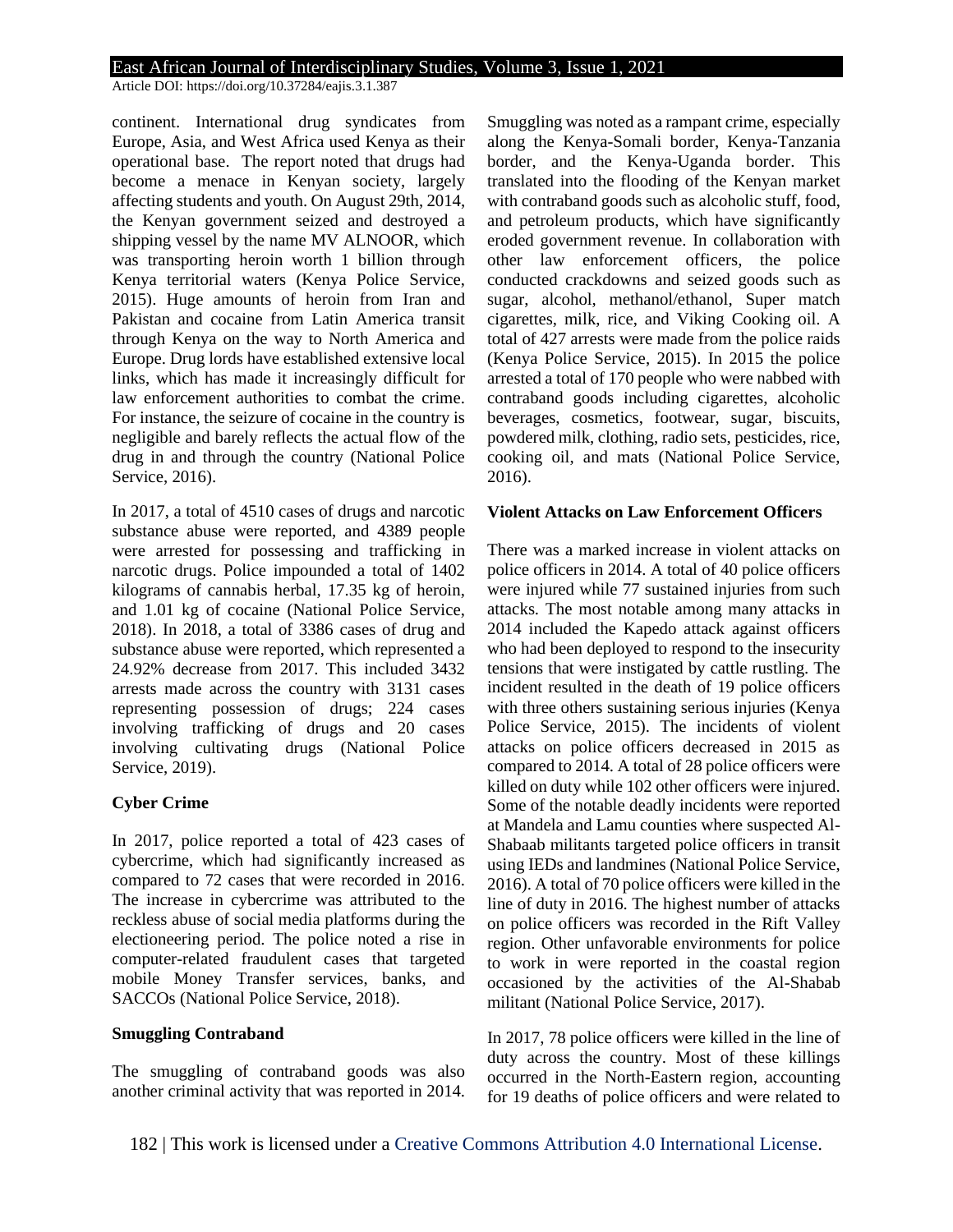Article DOI: https://doi.org/10.37284/eajis.3.1.387

ambushes by the Al-Shabaab militants in Garissa and Mandera counties. The attacks were also targeted on the police stations and the routes that are used by police during patrol. The Rift Valley region was also difficult terrain for the police to work in recording 18 deaths that were associated with their efforts to curb cattle rustling (National Police Service, 2018). In 2018, 65 police officers died in the course of duty, with 35% of these deaths being caused by terrorist activities in Garissa and Wajir counties. About 536 police officers were also injured in the line of duty from road accidents and terrorist attacks (National Police Service, 2019).

#### **Corruption**

In 2014 and 2015, the Ethics and Anti-Corruption Commission increased its surveillance and apprehension of police officers who were engaged in corrupt practices. Some of the measures that were enacted to fight corruption within the National Police service included the enhancement of management and supervision of officers; and the sensitization of officers on corruption issues through weekly lectures (National Police Service, 2016).

#### **Illegal Immigrants**

The inflow of illegal immigrants into the country was noted as a significant challenge to national security in 2015. Most illegal immigrants are unaccounted for and enter the country with ulterior motives, including dealing in illegal firearms and perpetrating terrorist activities. The police crackdown on illegal immigrants led to the arrest of 1878 people, with 58% of the illegal immigrants being Ethiopians (National Police Service, 2016). There was an increase in the number of aliens and illegal immigrants who were arrested in Nairobi and Busia by the police. Reported hotspots for illegal immigrant smuggling included Mombasa and Eastleigh Nairobi, where women and children are trafficked for prostitution, and forced labor (National Police Service, 2017). In 2017, a total of 915 aliens and undocumented immigrants were arrested by the police across the country. Most of them were arrested in Nairobi and Busia and included women and children who were trafficked for forced labor and prostitution (National Police Service, 2018). In 2018, police arrested a total of 2173 aliens and undocumented immigrants, with 40% of them coming from Ethiopia and Tanzania (National Police Service, 2019)

#### **Political Activities**

Political activities contributed to crime incidents in 2015, in which case politicians used the media to propagate insightful utterances. In particular, social media was used to spread hate messages; other mediums included the use of leaflets and phone text messages. The Director of Criminal Investigations (DCI), the Office of the Director of Public Prosecutions (ODPP), and the National Cohesion and Integration Commission (NCIC) apprehended and charged politicians who were making insightful remarks and spreading messages (National Police Service, 2016). The general election environment of 2017 was another key security issue in the country, characterized by contentious campaigns and repeat presidential elections. A total of 23 civilian deaths were reported in 12 counties and 28 injuries related to the election activities. The tribal nature of the presidential race politics was a key motivator of the violence associated with the electioneering period (National Police Service, 2018).

#### **School Unrest**

School unrest is another cause of criminal activities that draw the attention of security agencies in the country. School unrest involves strikes, agitations, and/or boycotts of learning activities by students in schools, colleges, and other educational institutions. School unrest does not just threaten the continuity of the education system but often results in arson, violence, and the destruction of educational facilities. In 2017, there were about 235 cases of school unrest, which was considered a decrease compared to the 300 cases that were reported in 2016. A total of 47 schools were affected with 92 dormitories being touched down, while 10 students died and 82 others were injured. The police arrested 108 students suspected of having masterminded the unrest, including 24 other people who were subsequently prosecuted (National Police Service, 2018). In 2018, 168 educational institutions were affected by school unrest, indicating a decrease of 23% as compared to the previous year in which 163 institutions were affected (National Police Service, 2019).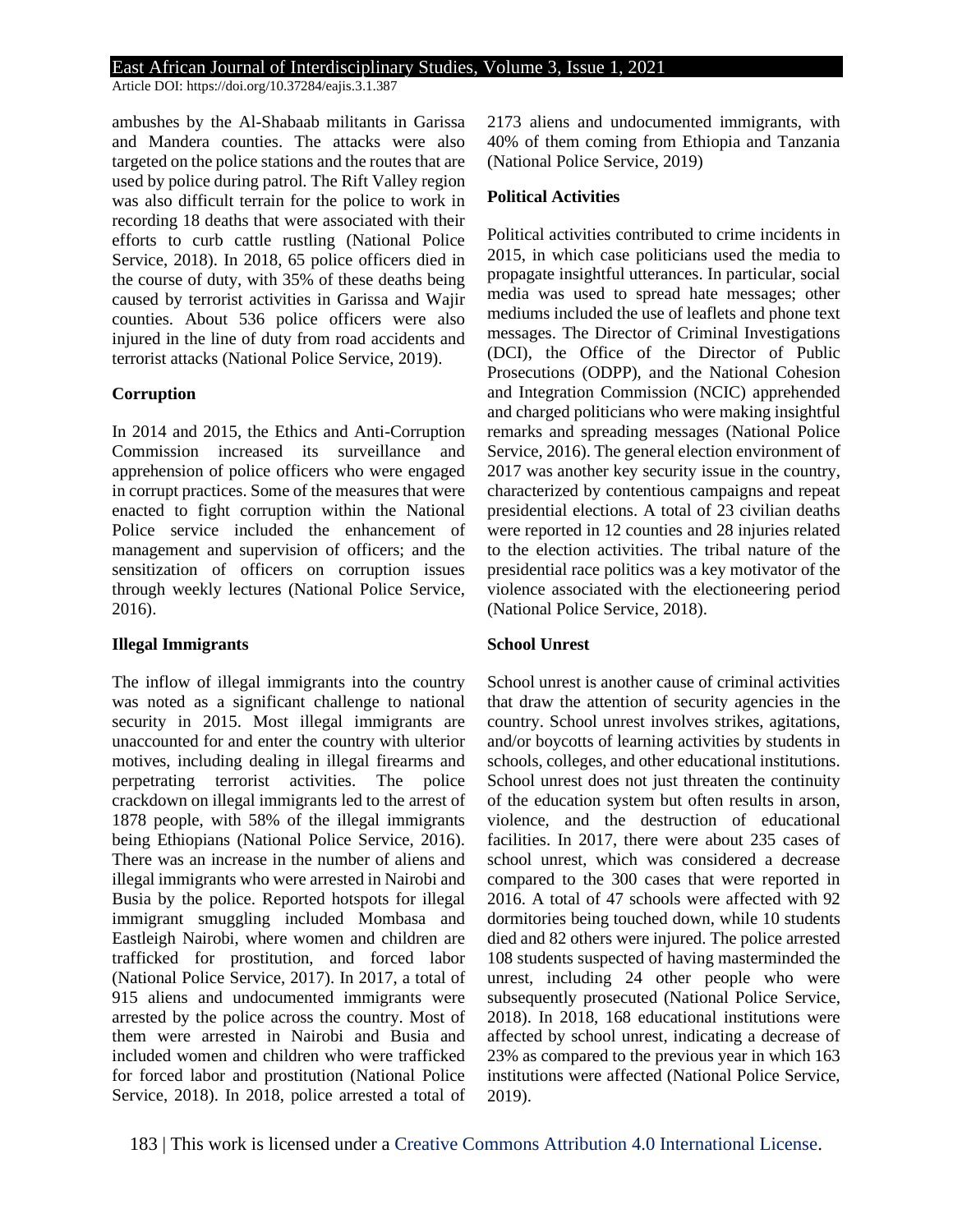Article DOI: https://doi.org/10.37284/eajis.3.1.387

#### **Illicit brew**

The illicit brew is also considered drug trafficking and has proved to be a significant social problem that has generated attention by the government. The illicit brew has resulted in many deaths and incapacitation, undercutting the productivity of many youths, making them unfit for gainful employment. A presidential directive on July 3rd, 2015 necessitated a Nationwide Crackdown on illicit brew and second-generation alcohol, leading to the arrests of 17233 manufacturers, distributors, retailers, and consumers. Besides, a total of 15,951,301 liters of illicit brew were netted by the authorities. However, the crackdown on the manufacture, storage, sale, and consumption of the illicit brews was significantly hampered by various court orders that were issued against the law enforcement officers (National Police Service, 2016). In 2018, police confiscated a total of 194341 liters of illicit brew, which was significantly higher as compared to the 175997 that were netted the previous year (National Police Service, 2019).

### **CONCLUSION**

The reporting of criminal activities in Kenya between 2014 – 2020 has generally been increasing gradually. This indicates that the increase in the report of criminal activities has not translated into the enactment of measures to curb crime. There is, therefore, a need for the government to come up or strengthen the measures that have been put in place to curb crime associated with inter-tribal and communal conflicts, terrorism, cattle rustling, corruption, attacks against police officers, illegal immigrants, school unrest, political activities, cybercrime, smuggling, drug trafficking, the radicalization of youth and the proliferation of small arms.

#### **RECOMMENDATIONS**

The police could capitalize on the connected intelligence through community policing. Communal intervention through local peace committees can go a long way in forging peaceful coexistence and minimizing tensions between antagonistic communities. The police should also expedite the investigation and prosecution of cases.

Police involved in corrupt activities should be apprehended and prosecuted.

The government should come up with effective frameworks for boosting security at all entry and exit points at the border, an exercise that should involve all the security agencies in the country. It is also necessary for the government to invest in the expansion of the police population ratio to reach the UN stipulated standard of 1 policeman to 450 citizens. Besides the police should be equipped with modern investigation tools such as forensic Laboratories to have them expedite their investigation tasks. The acquisition of equipment such as night vision goggles, armored personnel carriers and bulletproof vests to be used in police operations will also make their work of protecting and providing security more efficient.

### **REFERENCES**

- Baumer, E. P., & Lauritsen, J. L. (2010). Reporting crime to the police, 1973–2005: a multivariate analysis of long‐term trends in the National Crime Survey (NCS) and National Crime Victimization Survey (NCVS). *Criminology*, *48* (1), 131-185.
- Bennett, R. R., & Wiegand, R. B. (1994). Observations on crime reporting in a developing nation. *Criminology*, *32*(1), 135-148.
- Block, P. (1993). *Stewardship: Choosing service over self-interest*. Berrett-Koehler Publishers.
- Boateng, F. D. (2018). Crime reporting behavior: do attitudes toward the police matter? *Journal of interpersonal violence*, *33*(18), 2891-2916.
- Bouten, E., Goudriaan, H., Nieuwbeerta, P., Benítez, M. J., & Medina, J. J. (2003). Victimación delictiva en 17 países industrializados. *Revista Española de Investigación Criminológica*, *1*, 1-21.
- Deci, E. L., Koestner, R., & Ryan, R. M. (1999). A meta-analytic review of experiments examining the effects of extrinsic rewards on intrinsic motivation. *Psychological bulletin*, *125*(6), 627.
- Felson, R. B., Messner, S. F., Hoskin, A. W., & Deane, G. (2002). Reasons for reporting and not